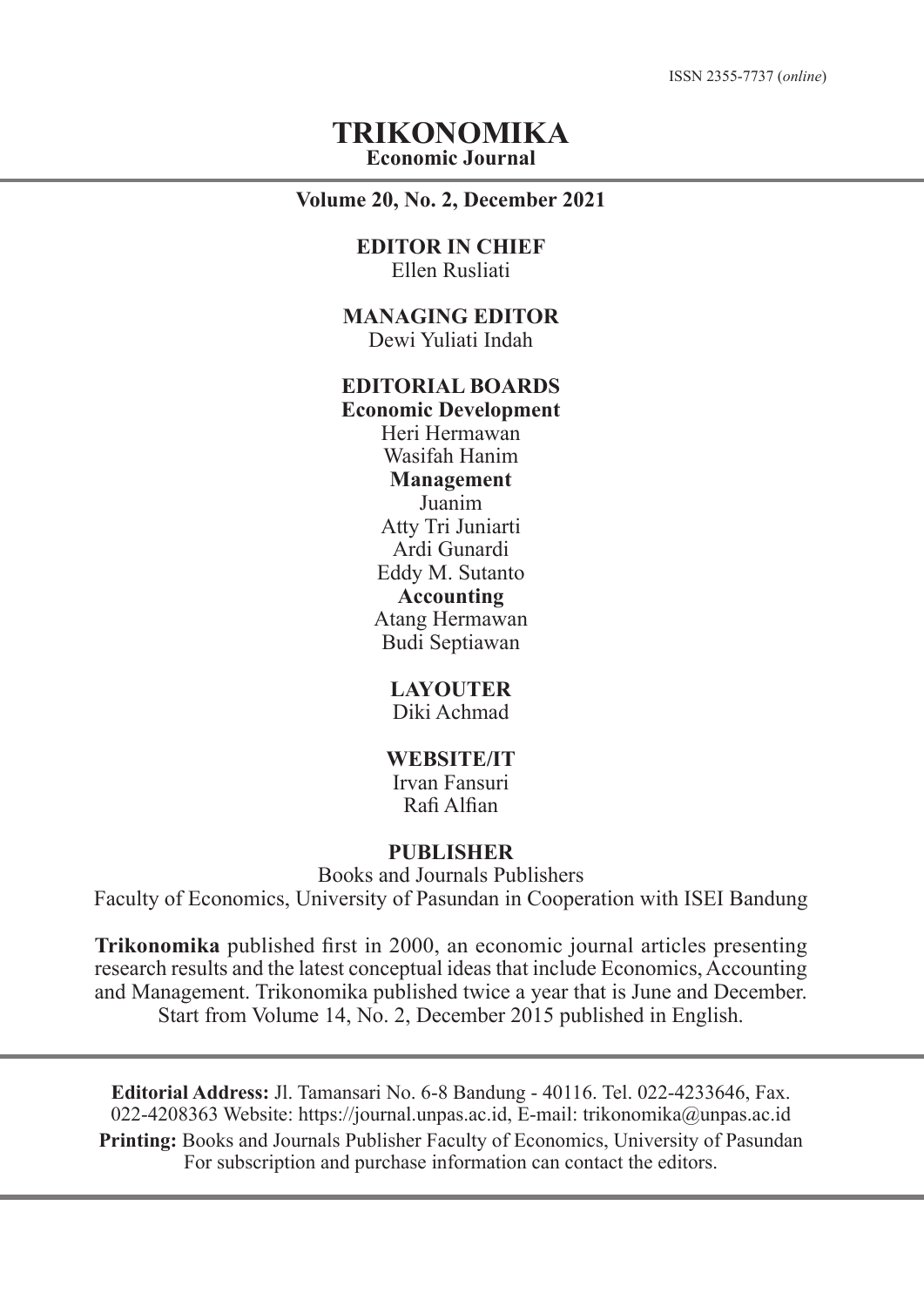## **REVIEWERS ACKNOWLEDGEMENT**

Thanks and appreciation to the experts who have been reviews Trikonomika Journal Volume 20, No. 2, December 2021. The following is a list of names participating partners:

- Eddy M. Sutanto, Universitas Kristen Petra, Scopus ID: 57190849239
- Horas Djulius, Universitas Pasundan, Scopus ID: 57193535048
- Wasifah Hanim, Universitas Widyatama, Scopus ID: 57210108488
- I Ketut R. Sudiarditha, Universitas Negeri Jakarta, Scopus ID: 57211893241
- Bagus Shandy Narmaditya, Universitas Negeri Malang, Scopus ID: 57194286237
- Rosida Adam, Universitas Tadulako
- Iwan Nugroho, Universitas Widyagama Malang